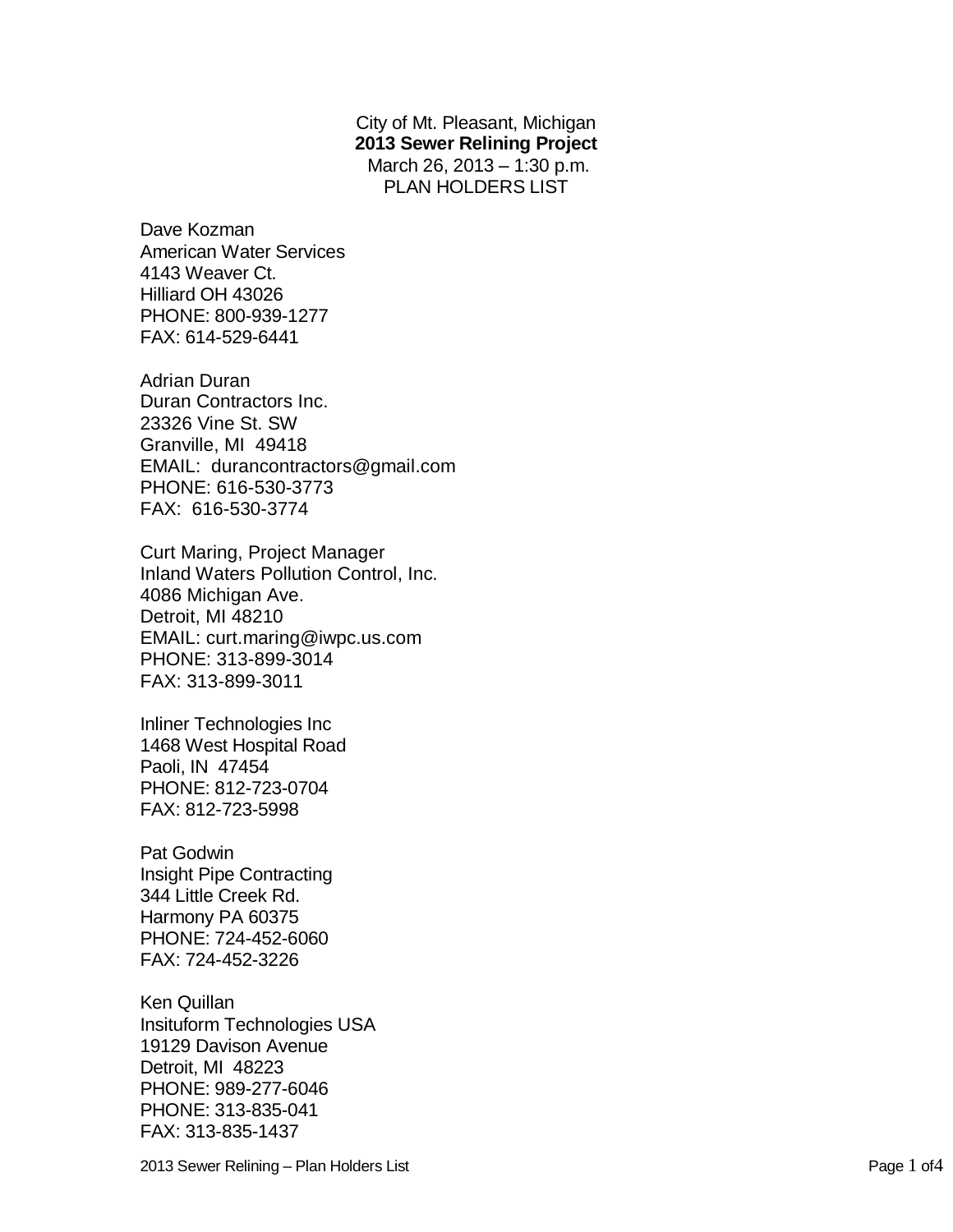Fred Tingberg Lanzo Lining Services, Inc. 28135 Groesbeck Hwy. Roseville MI 48066 EMAIL: Fredt@Lanzo.org PHONE: 586-775-7566 FAX: 586-775-2328

John Thompson Liqui-Force Services (USA), Inc. 28781 Goddard Rd., Suite 204 Romulus MI 48174 PHONE: 734-955-2508

Denny Waggoner Michigan Pipe Supply P.O. Box 442 Mt. Pleasant, MI 48804-0442 PHONE: 772-2225 FAX: 772-0495

Dale Olthoff Olthoff Inc 1800 East Joe Orr Road Chicago Heights IL 60411 PHONE: 708-758-6540 [www.dale@olthoffinc.com](http://www.dale@olthoffinc.com/)

Larry Purlee Reynolds Inliner, LLC 4520 N. State Road 37 Orleans, IN 47452-0186 PHONE: 812-865-3232 FAX: 812-865-3075

Kristine Williams Triton Services, Inc. 8162 Duke Blvd. Mason, OH 45040 EMAIL: kwilliams@tritonservicesinc.com PHONE: 513-679-6800 FAX: 513-679-6807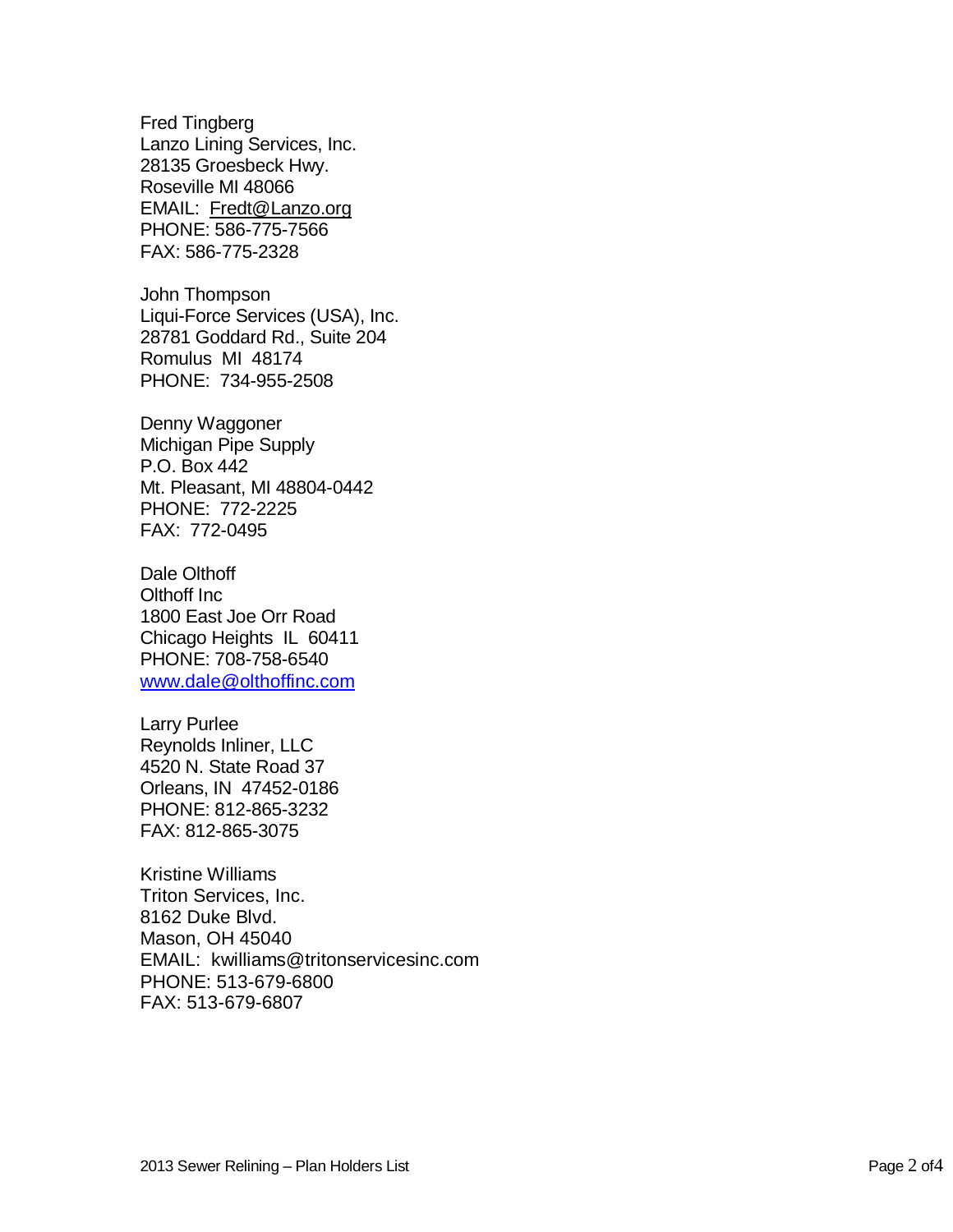Joseph Tartabini, Jr. United Survey Inc 25145 Broadway Ave Cleveland, OH 44146 PHONE: 440-439-7250 FAX: 440-439-7255

Paul Jorgensen Utility Services Authority LLC 6001 Schooner Belleville, MI 48111 EMAIL: pjorgensen@usallc.net PHONE: (734) 481-0872 FAX: (734) 482-1505

Keith Alexander Visu-Sewer Clean & Seal Inc W230 N4855 Betker Drive Pewaukee WI 53072 PHONE: 800-876-8478 FAX: 262-695-2359

Construction Assoc. of Mich. 43636 S. Woodward Bloomfield Hills, MI 48302 PHONE: 248-972-1000 FAX: 248-972-1136

Kristina Thornton Reed Construction Data 30 Technology Pkwy., Suite 500 Norcross, GA 30092 PHONE: 614-326-05169 FAX: 800-508-5370 rcdcentralnews@reedbusiness.com kristina.thornton@reedbusiness.com

Attn: Jennifer Hargrove MCGraw Hill Dodge 1311 South Linden Rd., Suite B Flint, MI 48532 PHONE: 800-328-4542 FAX: 888-376-4319 jennifer\_hargrove@mcgraw-hill.com